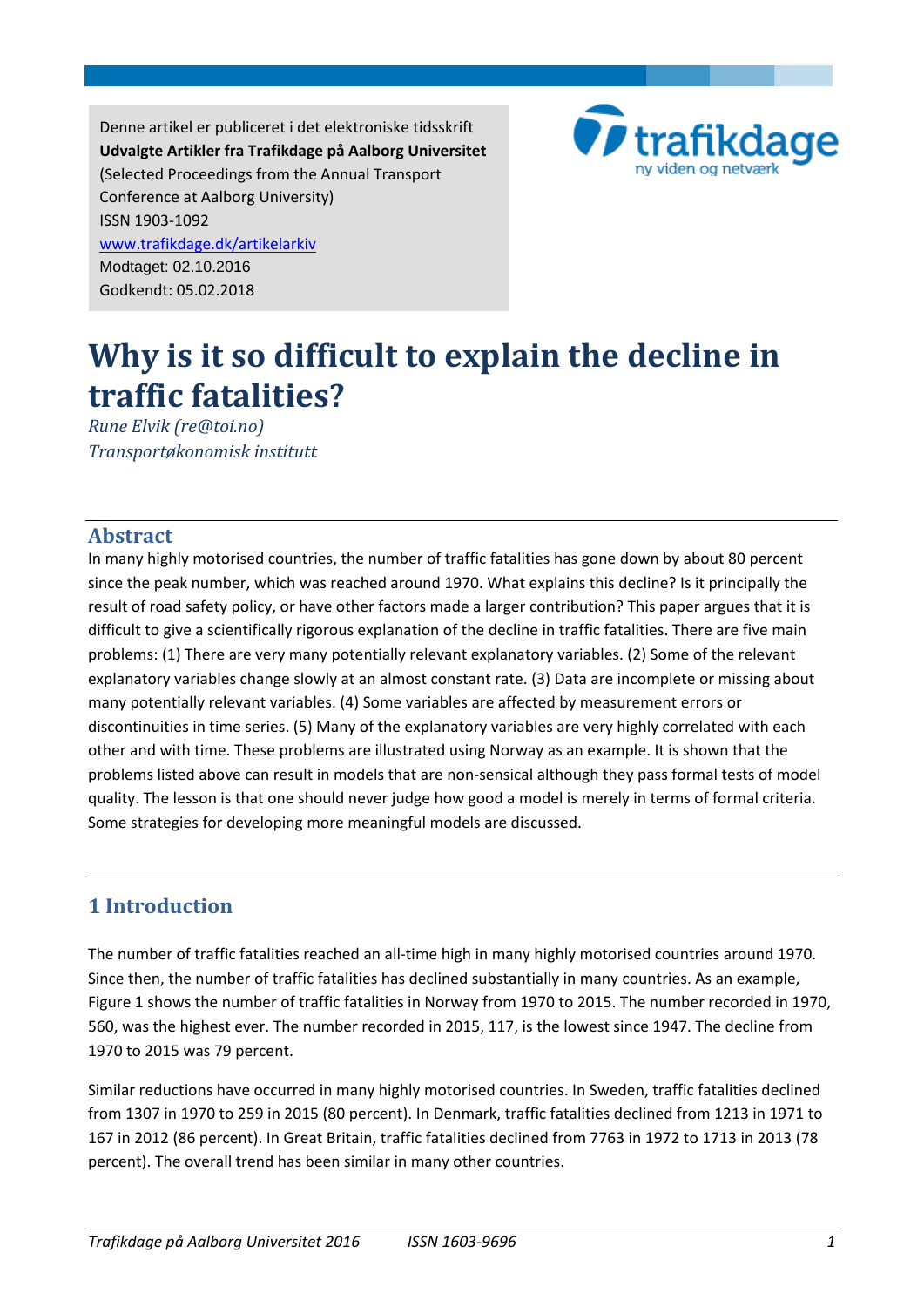

*Figure 1: Traffic fatalities in Norway 1970-2015*

Globally, many countries are still in an early phase of motorisation. In these countries, the number of traffic fatalities can be expected to grow if they follow the same historical development as the currently highly motorised countries. Thus, Kopits and Cropper (2005) show in a cross-sectional analysis that the relationship between income per capita and the number of traffic fatalities per inhabitant resembles a so called Kuznets curve. Traffic fatalities per inhabitant rise sharply as income increases, reaches a maximum at a per capita income of about 8600 dollars (1985 international prices) and then starts to decline. The rate of decline is however slower than the rate of increase, giving the curve a skewed shape resembling a lognormal distribution. Remarkably, a similar curve can be found in historical data for a single country. Figure 2 shows the relationship between gross national product per inhabitant in fixed 2005-prices and traffic fatalities per million inhabitants in Norway for the period 1945-2011. It is seen that fatality rate increased until gross national product per inhabitant was about 160,000 NOK, then declined. One wonders whether such a development is a necessity or whether countries who are still on the growing part of the curve can turn it around at lower peak level than most highly motorised countries were able to. If the factors that have contributed to the decline in traffic fatalities in many highly motorised countries can be identified, countries that are still early in motorisation may perhaps benefit from this knowledge and avoid, or at least reduce, the increase in traffic fatalities that occurred until about 1970 in many highly motorised countries.

Unfortunately, explaining the decline in traffic fatalities in the highly motorised countries is surprisingly difficult. The objective of this paper is twofold. First, to point out some reasons why it is difficult to explain the decline in traffic fatalities. Second, to show by means of simple examples that paying insufficient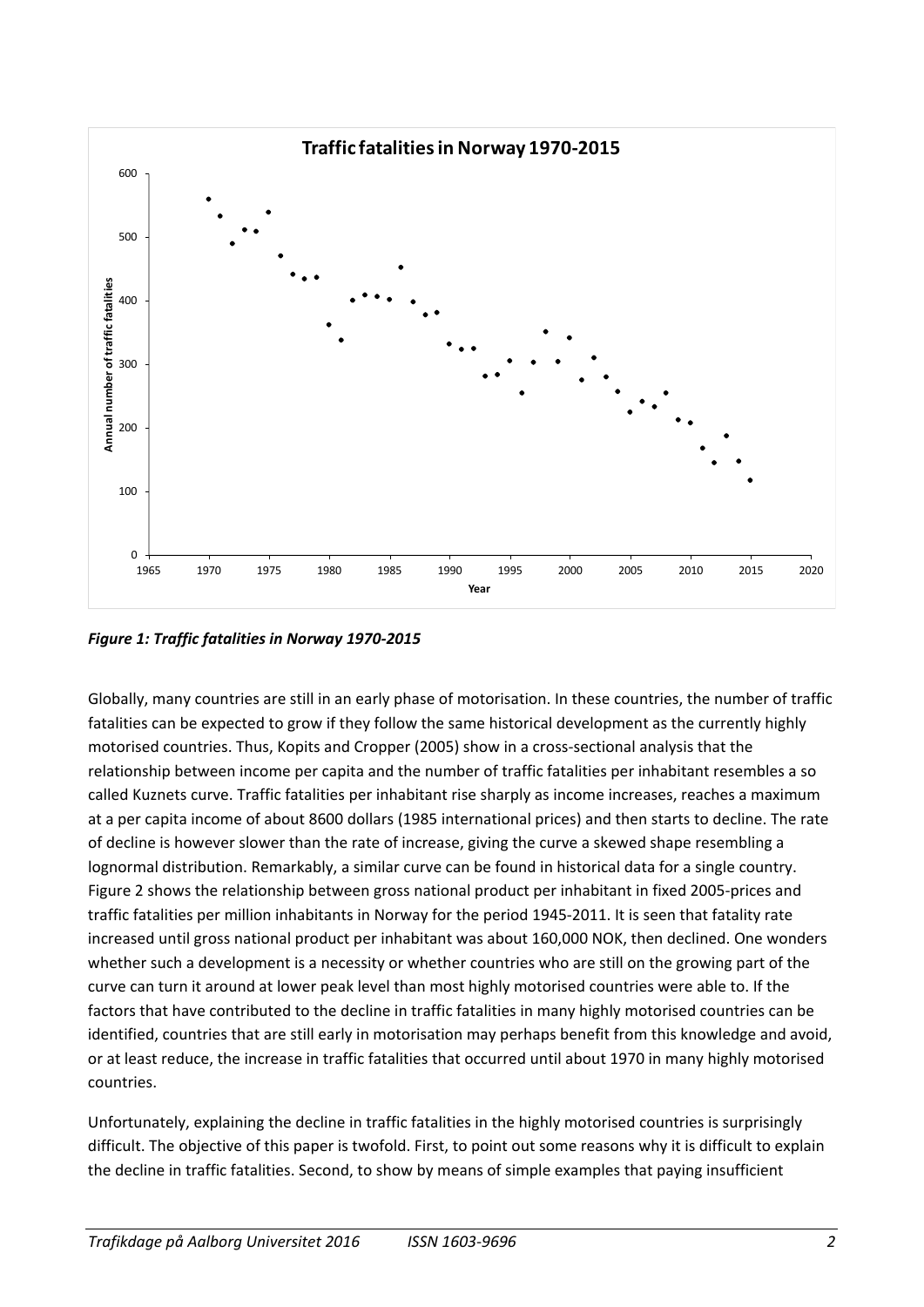attention to the problems may result in models that make little sense, although the models are formally good in terms of criteria such as goodness-of-fit, normality of residuals, homoscedasticity of residuals, and so on.



*Figure 2: A Kuznets curve for population risk of traffic fatalities in Norway* 

## **2 Identifying potentially relevant explanatory variables**

The first task in trying to explain the decline in traffic fatalities is to identify potentially relevant explanatory variables. This is no small task. Very many variables influence road safety and the number of traffic fatalities.

If one relies on annual data, the maximum number of observations attainable in a study seeking to explain the decline in traffic fatalities in a given country is about 45-50. In a model based on 45-50 observations one cannot hope to reliably estimate the effects of more than, say, 5-10 explanatory variables. However, the number of variables influencing traffic fatalities is considerably larger. Table 1 lists variables that have been found to be related to traffic fatalities in Norway, based on studies relying on Norwegian data.

A total of 31 variables are listed in Table 1. The table is obviously not complete. If one assumes that factors affecting traffic fatalities have similar effects in all countries, studies from all over the world become relevant. The list in Table 1 could then be expanded to, literally, several hundred variables. There is no chance of estimating the statistical relationship between all these variables and the number of traffic fatalities. Any model containing a selection of variables entails an unknown, but potentially great, risk of omitted variable bias.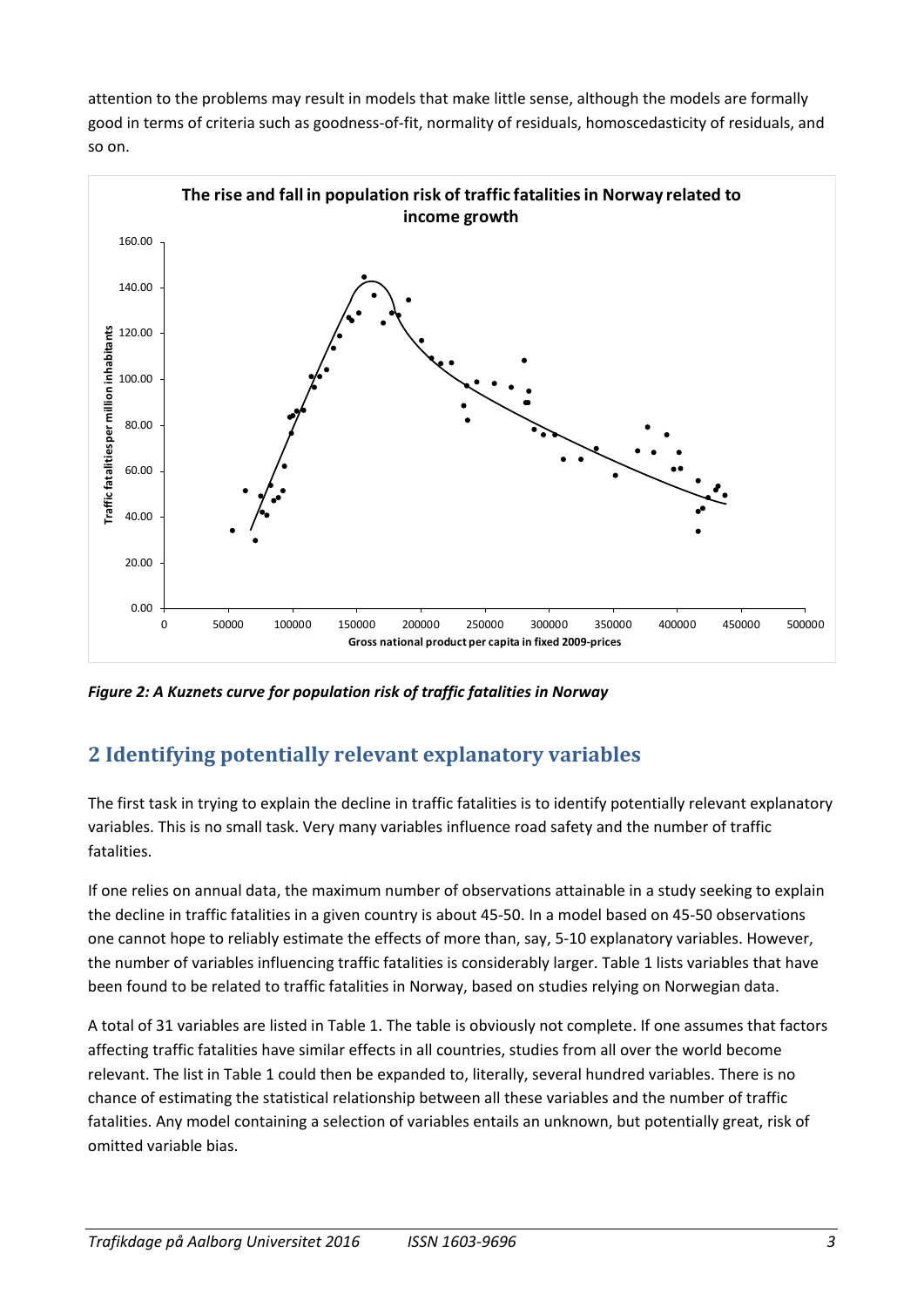### **3 Variables changing at a constant rate over time**

Some of the variables influencing the number of fatalities change at a slow and fairly constant rate. These variables may not vary enough from year to year for their effect to be reliably estimated. Due to the very strong correlation between slowly changing variables and time, inclusion of such variables in a model also containing year as an explanatory variable is problematic. As an example of a variable showing a fairly stable development over time, consider Figure 3.



*Figure 3: Vehicle kilometres of travel in Norway 1970-2010*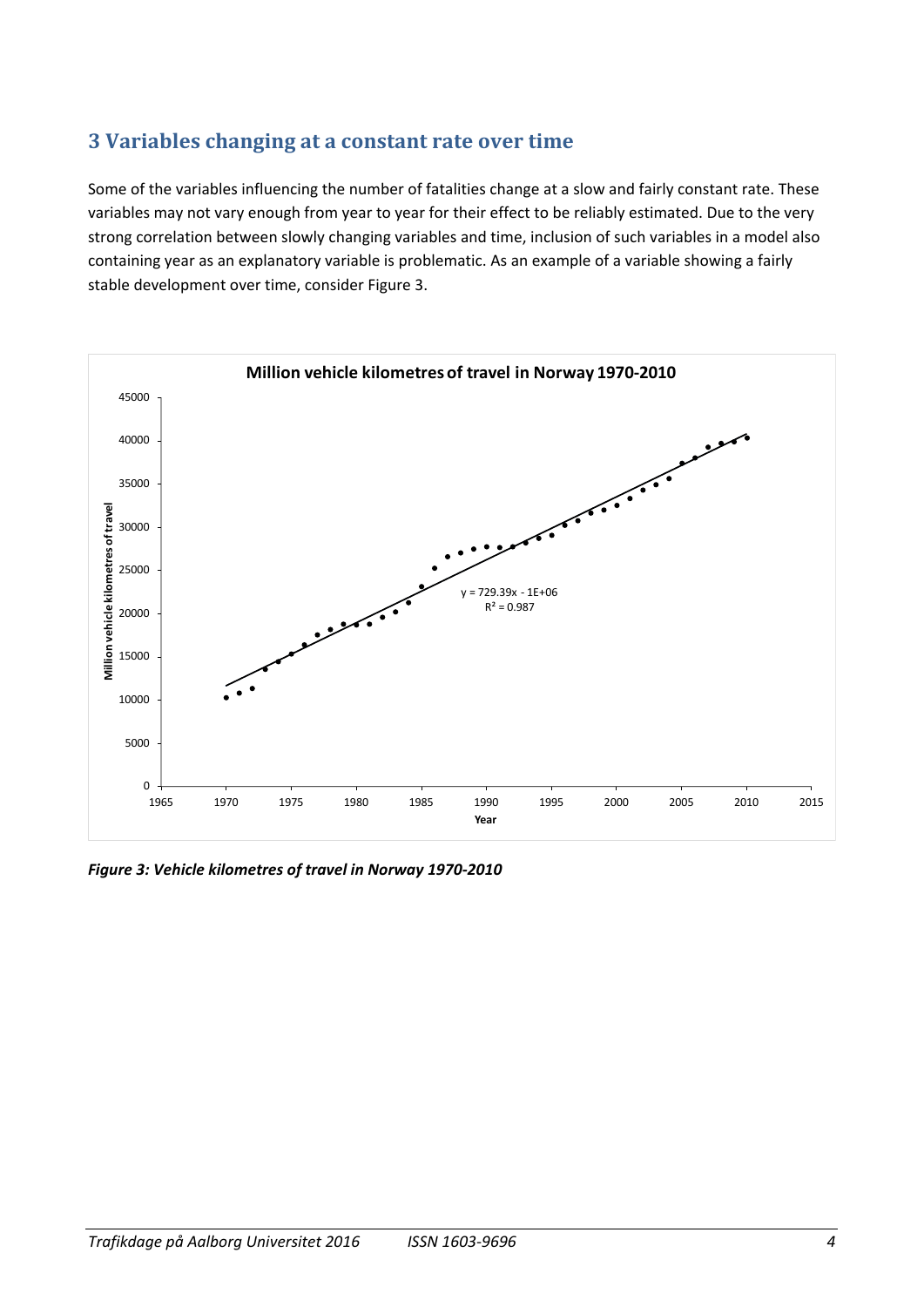#### *Table 1: Factors that have been found to influence the number of traffic fatalities in Norway*

| Main category of variables | Variables found to be related to<br>traffic fatalities (number) | Potential relevance to explanation of decline in fatalities                                                                                                                    | Studies finding relationship       |  |  |
|----------------------------|-----------------------------------------------------------------|--------------------------------------------------------------------------------------------------------------------------------------------------------------------------------|------------------------------------|--|--|
| Daylight                   | Minutes of daylight<br>(1)                                      | Changed as daylight savings time was introduced in 1980, and extended from<br>end of September to end of October in 1996                                                       | Fridstrøm et al. 1995              |  |  |
| Weather                    | Monthly days with snowfall<br>(2)                               | May change gradually over time as a result of global warming                                                                                                                   | Fridstrøm et al. 1995              |  |  |
|                            | Snow-depth<br>(3)                                               | May change gradually over time as a result of global warming; may lose some<br>of its protective effect due to better protective systems in cars                               | Fridstrøm et al. 1995; Elvik 2016A |  |  |
|                            | Monthly days with rainfall<br>(4)                               | Rain has become more frequent over time; this by itself may change its<br>relationship to traffic fatalities                                                                   | Fridstrøm et al. 1995; Elvik 2016A |  |  |
| Real income                | Income per capita, fixed prices<br>(5)                          | Rising income is strongly associated with increased travel                                                                                                                     | Elvik 2015A                        |  |  |
| Unemployment               | Unemployment as percentage<br>(6)<br>of labour force            | Increasing unemployment is associated with a decline in traffic fatalities;<br>unemployment is a short-term factor that may explain fluctuations around the<br>long-term trend | Fridstrøm 1999, Elvik 2015A        |  |  |
| Population density         | Inhabitants per square km<br>(7)                                | Population density increases over time as population grows; urbanisation<br>means that a larger share of the population lives in densely populated areas                       | Fridstrøm 1999                     |  |  |
| Women pregnant             | Women pregnant in first<br>(8)<br>quarter per 1,000 women       | There have been large changes over time in pregnancies, as the reproduction<br>rate has tended to go down after the "baby-boom" between 1945 and 1970                          | Fridstrøm 1999                     |  |  |
| Urban planning             | Design of street network in<br>(9)<br>residential areas         | The principles guiding the design of the street network in urban areas have<br>changed over time; safety is related to these principles                                        | Muskaug 1980                       |  |  |
| Exposure                   | (10) Total vehicle kilometres driven                            | There is a positive relationship between vehicle kilometres and fatalities                                                                                                     | Høye 2014                          |  |  |
|                            | (11) Heavy vehicle share                                        | The share of vehicle kilometres performed by heavy vehicles                                                                                                                    | Langeland and Phillips 2016        |  |  |
|                            | (12) Pedestrian and cyclist<br>kilometres of travel             | Pedestrian and cyclist kilometres of travel have fluctuated over time, in<br>particular cyclist travel                                                                         | <b>Elvik 2005</b>                  |  |  |
|                            | (13) Novice driver kilometres of<br>travel                      | The share of driving performed by novice drivers has changed over time,<br>reaching a peak in the 18980s, declining after that                                                 | <b>Elvik 2005</b>                  |  |  |
|                            | (14) Traffic density                                            | Vehicle kilometres per kilometre of road; has tended to increase over time                                                                                                     | Fridstrøm 1999                     |  |  |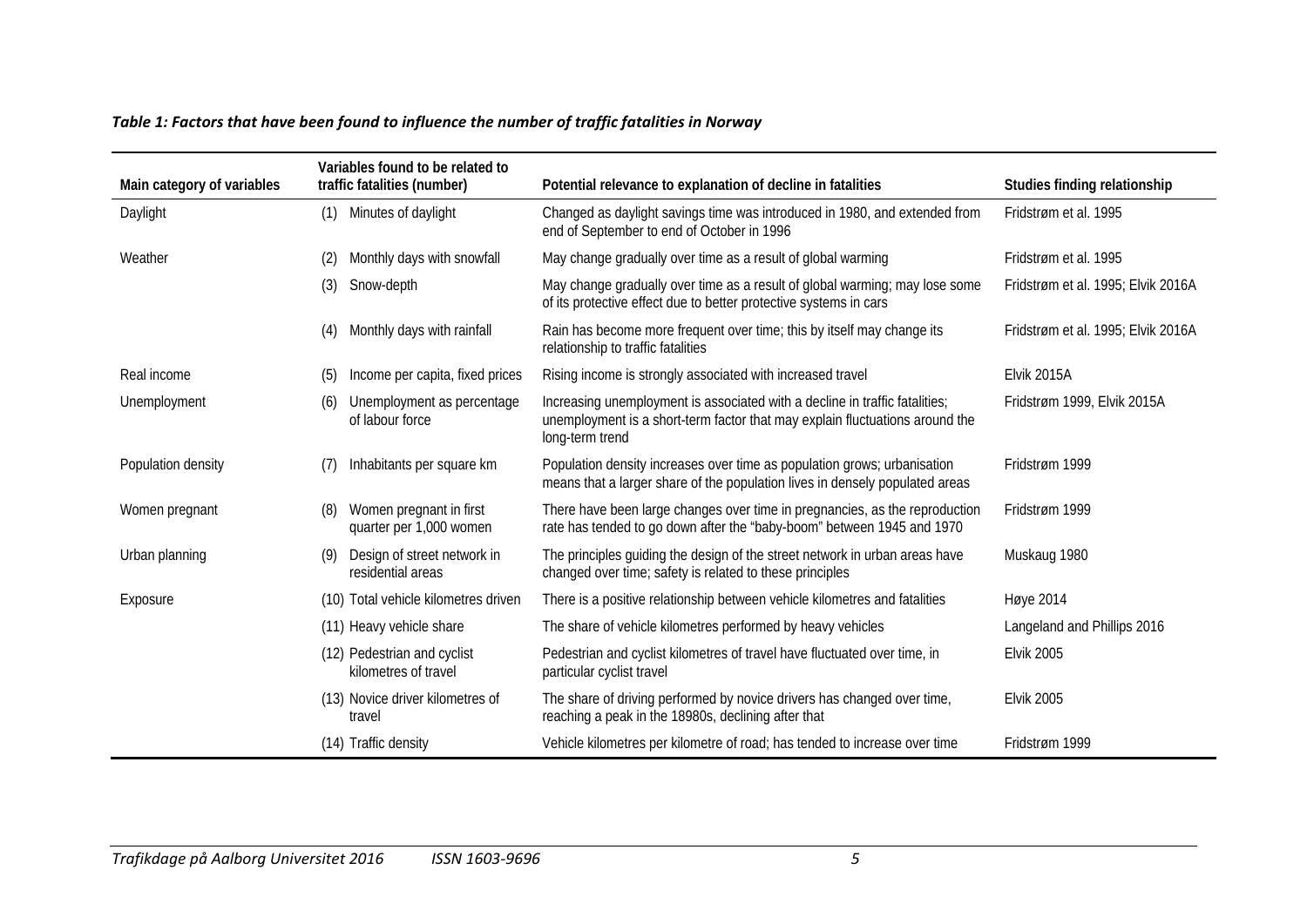#### *Table 1: Factors that have been found to influence the number of traffic fatalities in Norway*

| Main category of variables | Variables found to be related to<br>traffic fatalities (number) | Potential relevance to explanation of decline in fatalities                                                                                                    | Studies finding relationship |
|----------------------------|-----------------------------------------------------------------|----------------------------------------------------------------------------------------------------------------------------------------------------------------|------------------------------|
|                            | (15) Bus transport supply                                       | Bus kilometres per kilometre of road; has tended to increase over time                                                                                         | Fridstrøm 1999               |
|                            | (16) Mean age of cars                                           | New cars have more safety features than old cars; the turnover rate for cars<br>determines how quickly these features reach full penetration                   | Fridstrøm 1999               |
|                            | (17) Share of cars with electronic<br>stability control         | Electronic stability control reduces the number of loss-of-control accidents and<br>the share of cars having the system has increased rapidly after about 1995 | Høye 2011; Elvik 2015B       |
| Road safety measures       | (18) Adoption of a quantified road<br>safety target             | Adopting a quantified road safety target is associated with an accelerated<br>decline in traffic fatalities                                                    | Allsop et al. 2011           |
|                            | (19) Changes in speed limits                                    | There were major changes in speed limits during 1978-80 and in 2001                                                                                            | Sakshaug 1986; Ragnøy 2004   |
|                            | (20) Law on seat belt wearing                                   | Introduced without fines in 1975, with fines in 1979                                                                                                           | Fridstrøm 1999               |
|                            | (21) Speed cameras and section<br>control                       | Speed cameras were introduced in 1988; section control in 2004; both systems<br>have been extended in recent years                                             | Høye 2015A, 2015B            |
|                            | (22) Converting junctions to<br>roundabouts                     | Converting junctions to roundabouts reduces accident severity; more than<br>1000 junctions have been converted to roundabouts                                  | Odberg 1996; Tran 1999       |
|                            | (23) Building motorways                                         | Share of all vehicle kilometres driven on motorways                                                                                                            | <b>Elvik 2005</b>            |
|                            | (24) Introducing road lighting                                  | Road lighting reduces the number of fatal accidents in darkness; it has been<br>extended after 1970                                                            | Wanvik 2009                  |
|                            | (25) Level of enforcement                                       | Fixed penalties issued per million vehicle kilometres; has tended to decline<br>over time                                                                      | <b>Elvik 2005</b>            |
|                            | (26) Level of fixed penalties                                   | Increases in fixed penalties may deter traffic violations; many violations are<br>associated with increased fatality rate                                      | Elvik 2016B                  |
| Road user behaviour        | (27) Mean speed of traffic                                      | Changes in the mean speed of traffic are associated with changes in the<br>number of fatalities; speed tended to increase until 2006, thereafter decline       | Elvik 2009, 2013             |
|                            | (28) Drinking and driving                                       | Road side surveys made in selected years indicate a decline in drinking and<br>driving and the share of fatalities involving drinking drivers                  | Christophersen et al. 2016   |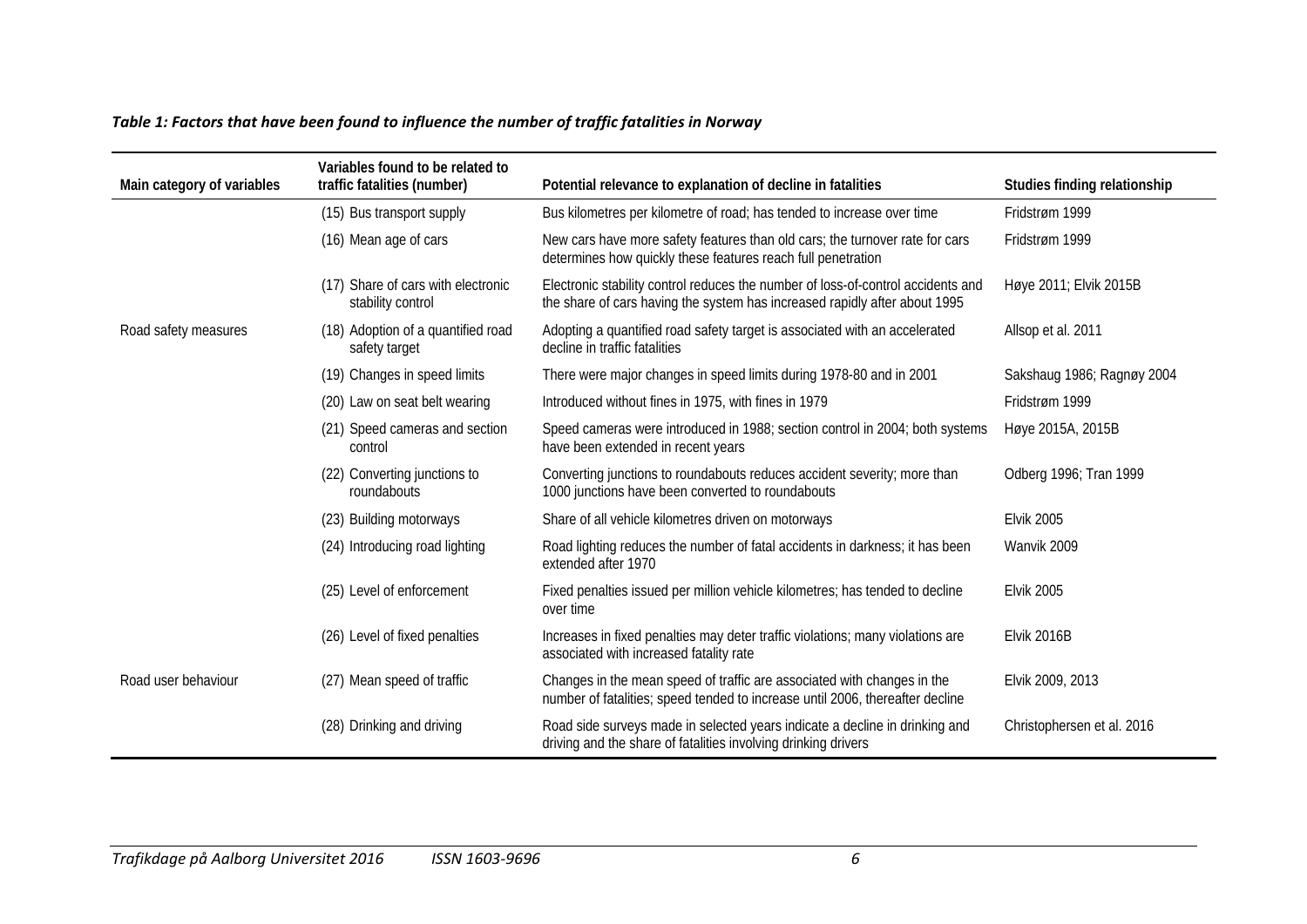#### *Table 1: Factors that have been found to influence the number of traffic fatalities in Norway*

| Main category of variables | Variables found to be related to<br>traffic fatalities (number) | Potential relevance to explanation of decline in fatalities                                                                             | Studies finding relationship |
|----------------------------|-----------------------------------------------------------------|-----------------------------------------------------------------------------------------------------------------------------------------|------------------------------|
|                            | (29) Seat belt wearing                                          | Increased seat belt wearing is associated with fewer traffic fatalities                                                                 | Fridstrøm 1999; Høye 2016    |
|                            | (30) Use of child restraints                                    | The use of child restraints has increased over time; child restraints reduce the<br>risk of fatal injury to children in accidents       | Høye et al. 2015             |
|                            | (31) Driving under the influence of<br>drugs                    | Road side surveys indicate changes in driving under the influence of drugs as<br>well as the fatality risk associated with such driving | Gjerde et al. 2011, 2013     |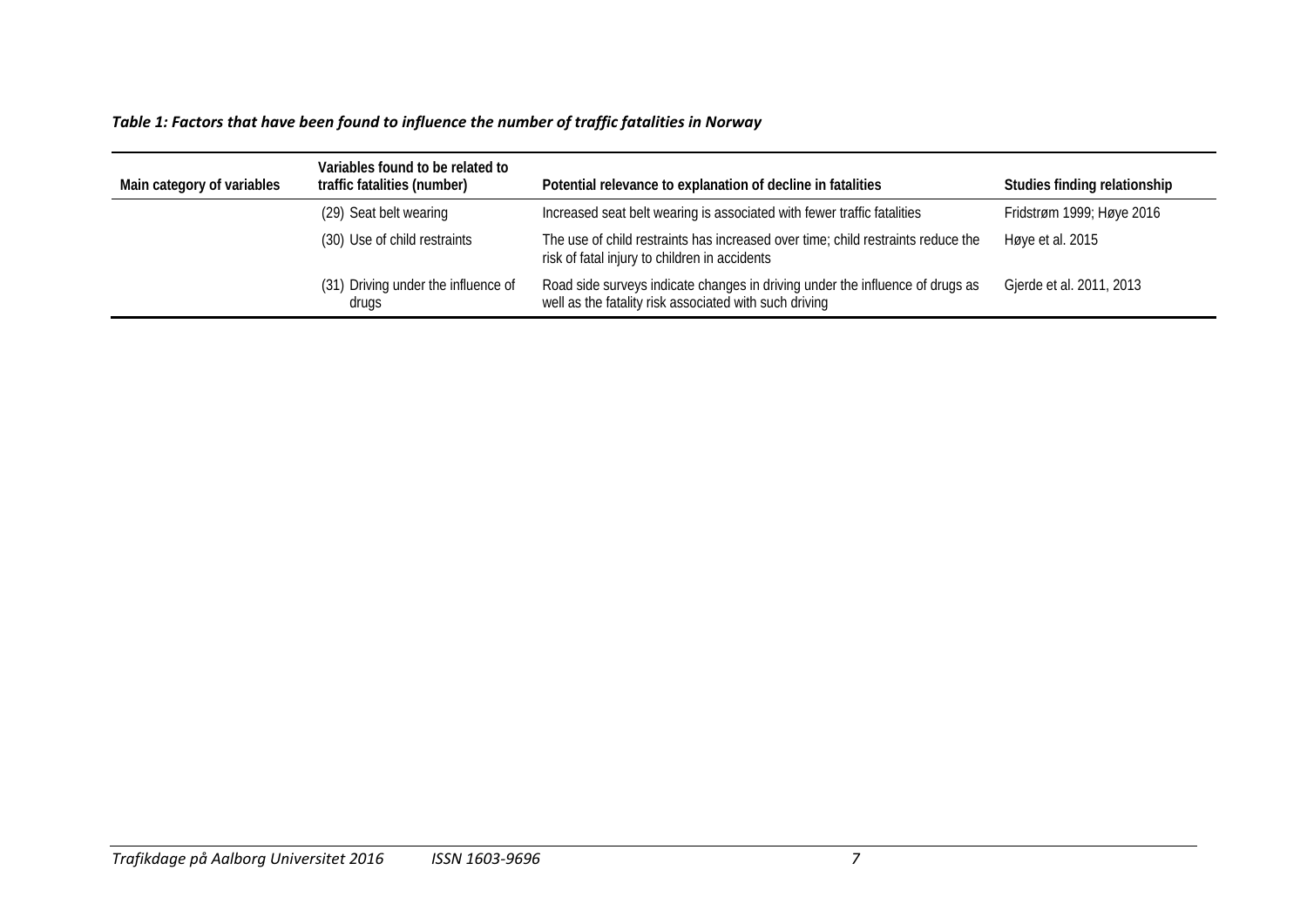Figure 3 shows the development of vehicle kilometres of travel in Norway from 1970 to 2010. Although the annual changes vary a little, their correlation with time is almost perfect. A negative binomial regression model was run, using the natural logarithm of vehicle kilometres as independent variable. A coefficient for ln(vehiclekm) of –0.622 was estimated with a standard error of 0.0230. A model using year as the only independent variable was then run. The coefficient for year was –0.021 (standard error = 0.0008). Finally, a model including both variables was run. The coefficient for year (standard error in parentheses) was –0.022 (0.0029). The coefficient for ln(vehiclekm) was 0.028 (0.0876).

Including both variables in the same model clearly makes no sense. However, omission of one of the variables is almost bound to generate omitted variable bias, since the omitted variable is correlated both with one or more of the independent variables included in the model and the dependent variable.

In the simple example given here, it was possible to examine what happened when a variable was included or excluded from a model. A considerably more serious uncertainty is introduced by having to omit variables with incomplete or missing data.

# **4 Variables with incomplete or missing data**

Data are missing or incomplete for very many variables that influence the number of traffic fatalities, including some variables that are likely to be important. It is easy to give examples of such variables.

In 1970, Norway was still in a comparatively early phase of motorisation, compared to countries like Sweden or the United States. It is therefore likely that an average driver in Norway in 1970 was less experienced than an average driver is today. Drivers who started their driving careers early may now benefit from 40-50 years of experience, which very few drivers had in 1970. The mean driving experience of the population of drivers has probably grown steadily from 1970 until now, but it is impossible to reconstruct the historical development of this potentially important variable. Moreover, even if a historical reconstruction were possible, the variable would likely be almost perfectly correlated with time, creating the same problems of estimation as shown above for vehicle kilometres of travel.

It is widely agreed that road user behaviour is important for safety. Data on the development over time of road user behaviour is incomplete. In Norway, seat belt wearing among car drivers has been monitored since 1973. Data are missing for 1970-1972, 1989, 1992, 1994 and 1996. Monitoring of seat belt wearing among rear seat passengers was discontinued in 2005.

Comparable data on the mean speed of traffic exist only from 2006 onwards. For years before 2006, data are only sporadically available and any reconstruction based on these data will be incomplete (Elvik 2012). The same goes for drinking and driving (Christophersen et al. 2016). Roadside surveys were made in 1971, 1977, 1981-82, 2005-06 and 2008-09. However, these surveys were quite different and are strictly speaking not comparable, except perhaps for the two most recent surveys. One may consider using a proxy variable to indicate drinking and driving, but the variables that are available as proxies are likely to be misleading.

Seat belt wearing, speed and drinking and driving are just three of very many variables describing road user behaviour. It is therefore clear that missing data about potentially important variables is a big problem when trying to explain the decline in traffic fatalities.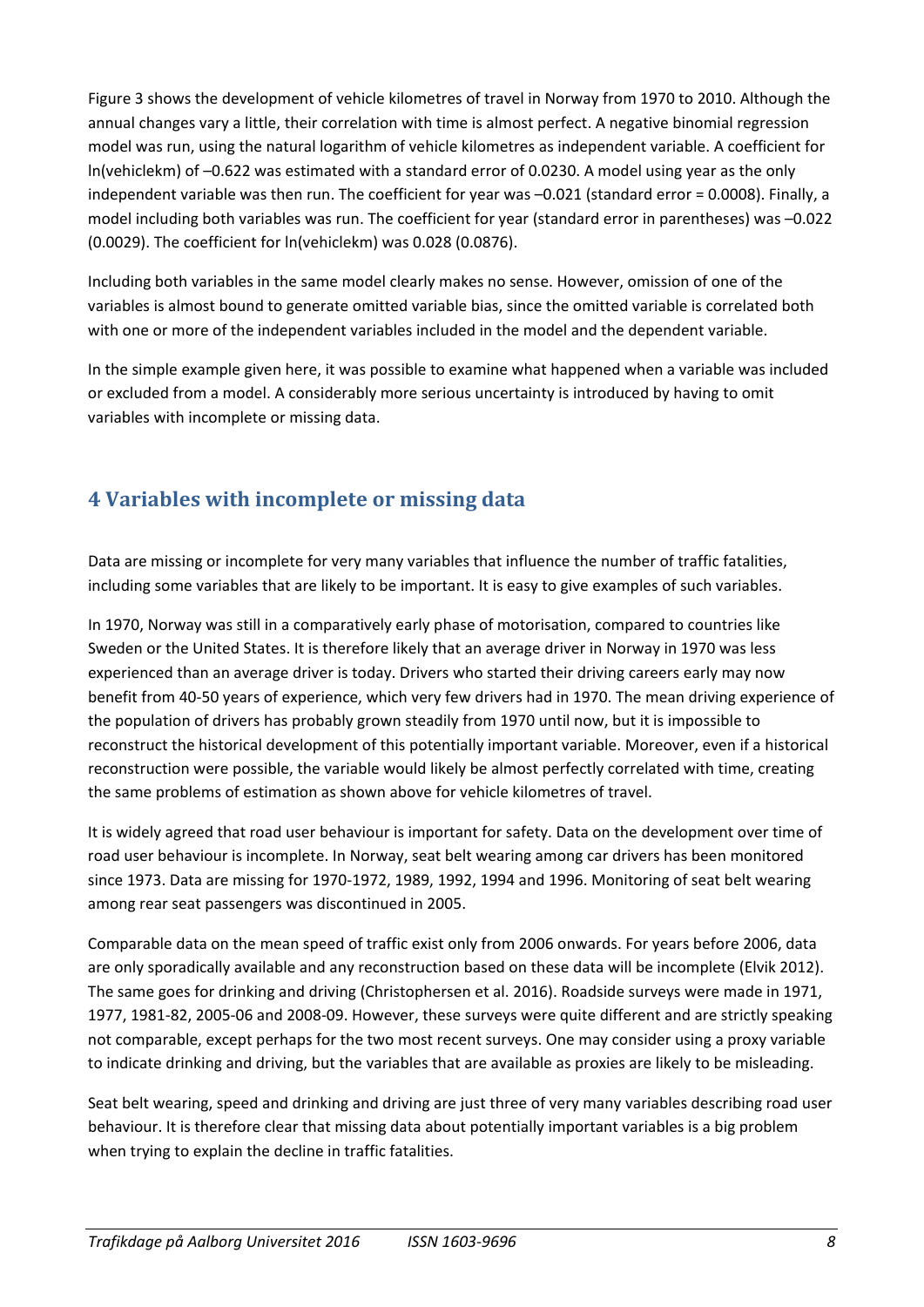### **5 Discontinuities in time-series and errors in variables**

Some of the time series that are available for all years after 1970 in Norway have discontinuities. Thus, estimated vehicle kilometres of travel has a discontinuity in 1997. Motorway length has a discontinuity in 2005. Presumably, the data available for the years after these discontinuities are of better quality than the older data. However, that means that by relying on older data for the years before the discontinuities, one will be using data that are known to have measurement errors.

While there have been few roadside surveys of drinking and driving in Norway, there is another source of data that might indicate changes over time in drinking and driving. The Traffic Police records how many drinking drivers they detected as a result of enforcement. A time-series showing the number of drinking drivers detected by the police per 1,000 drivers who were checked can be created from 1980 onwards. Figure 4 shows this time series.



*Figure 4: Drinking and driving: Police data as proxy for roadside surveys*

Figure 4 also shows the estimated share of vehicle kilometres driven by drivers having a blood alcohol concentration of 0.05 percent or more in three of the roadside surveys. While the police data for 1982 are fairly close to the estimate based on the roadside survey, the estimates for 2006 and 2009 are far apart and show inconsistent changes (reduction in drinking and driving according to the roadside surveys; a barely perceptible increase according to police data).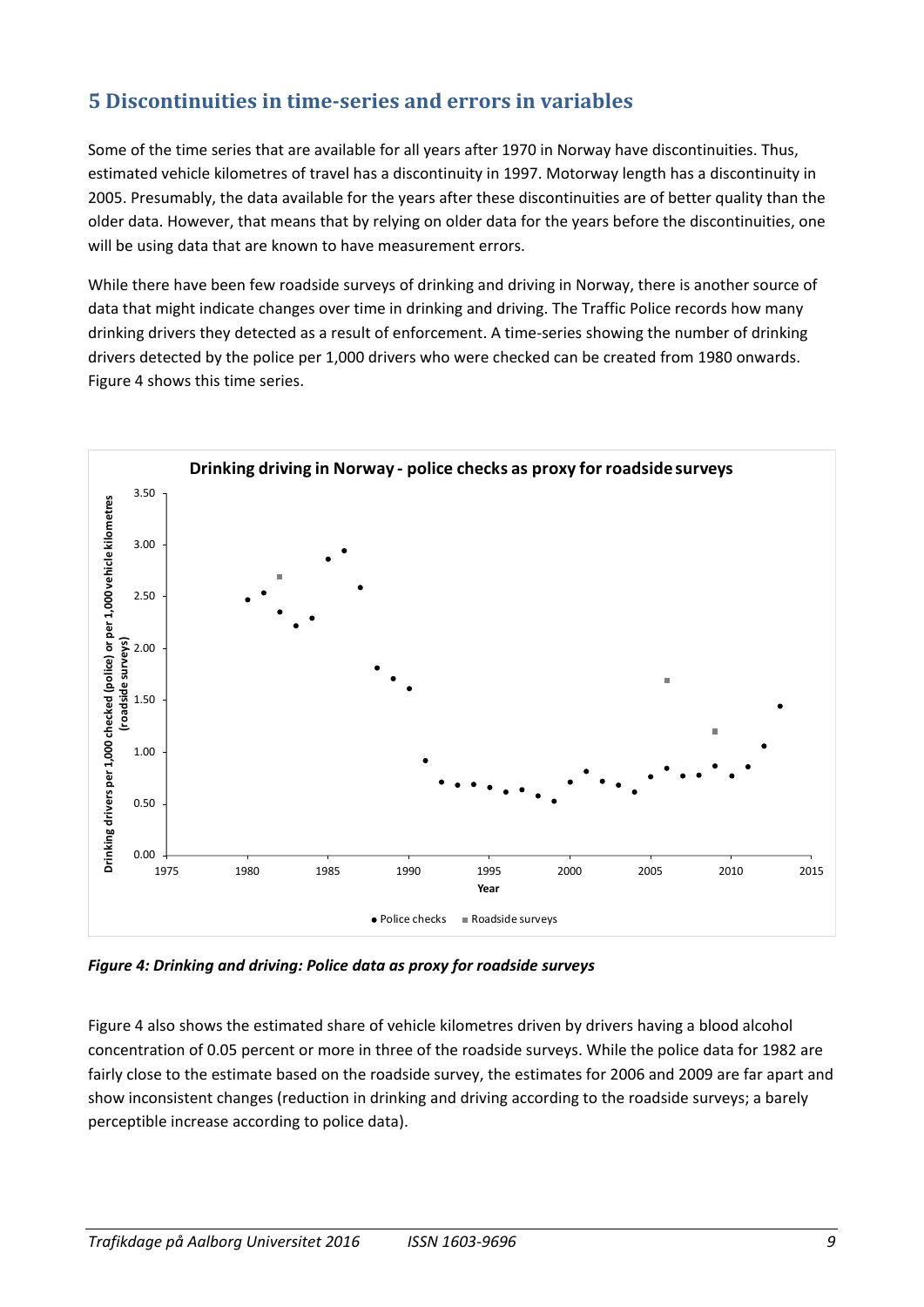Police data indicate a large increase in drinking and driving in recent years. This is probably an artefact. It is only recently that the police started to do routine breath testing of all drivers they stop. Earlier, drivers were only tested if the police suspected them of drinking and driving. Thus, the police data are not comparable over time and the "gold standard" of roadside surveys provides too few data points to give a basis for judging the accuracy of police data.

### **6 Correlations between variables**

Data have been collected on 15 variables that may influence the number of traffic fatalities for the period 1997-2013. The year 1997 was chosen as first year in order to avoid the discontinuity in the time-series for vehicle kilometres of travel, mentioned in section 5 of the paper. Table 2 lists these variables.

Table 3 shows the correlation between the variables. The table contains a total of 120 correlation coefficients for pairs of variables. Nearly half of these, 59, indicate stronger correlations than 0.7 or –0.7. 25 of the correlations are stronger than 0.9 or –0.9. These correlations are close to perfect co-linearity and may present problems when the correlated variables are included in a model intended to explains changes in the number of traffic fatalities.

This raises the issue of how best to select variables for inclusion in a model intended to explain the decline in the number of traffic fatalities. Not everybody agrees that co-linearity between explanatory variables is a problem. Thus, Fridstrøm explains (2015, page 17): "Non-experimental data are notoriously interrelated or at least correlated, i.e. collinear. In fact, collinearity is the very reason why we need multiple regression analysis to understand what is going on. It makes no sense at all to require that collinearity be avoided. (However), when several relevant variables are collinear, it is hard to estimate their respective partial effects. The estimates will be imprecise. But this will be reflected in the estimated standard errors, the ttests, the p-values, and so on." Large standard errors may thus indicate co-linearity. The next section presents two possible solutions to the problem and shows that the resulting models make little sense.

## **7 Models that make no sense satisfy formal criteria of goodness**

One approach that can be taken to the problem of correlations between explanatory variables, is to develop a model by selecting variables that are moderately correlated with each other as explanatory variables. Based on the correlations in Table 3, such a model was developed containing the following independent variables: (1) Share of vehicle kilometres performed by heavy vehicles, (2) Unemployment as percentage of labour force, (3) Share of 18 year olds obtaining a driving licence, (4) Drivers cited for traffic offences per million vehicle kilometres of travel, (5) Drivers testing positive for alcohol per 1,000 drivers checked by the Traffic Police, (6) Precipitation as percentage of normal annual amount. The left panel of Table 4 shows the coefficients that were estimated.

Is this a good model? To answer this question, the following criteria of model quality have been applied: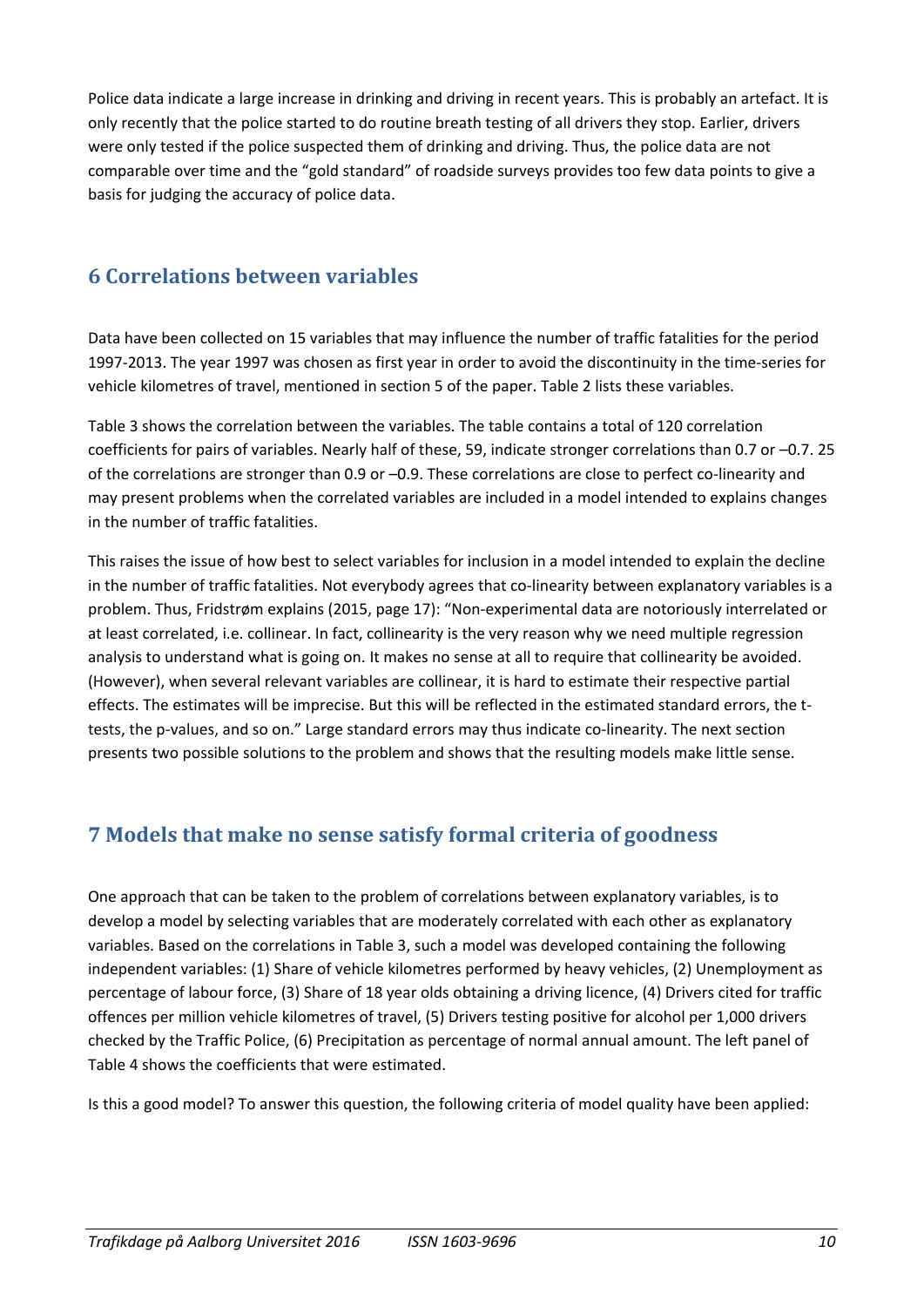| Abbreviated name | Full name and description                                                              |
|------------------|----------------------------------------------------------------------------------------|
| Yrcount          | Count of years from 1997 (= 1) to 2013 (= 17)                                          |
| Millkm           | Million vehicle kilometres of travel                                                   |
| Heavyshare       | Percentage of all vehicle kilometres performed by heavy vehicles (> 3.5 metric tons)   |
| Mcshare          | Percentage of all vehicle kilometres performed by motorcycles                          |
| <b>Beltuse</b>   | Percentage of car drivers wearing seat belts                                           |
| ShareESC         | Percentage of all car kilometres driven by cars with electronic stability control      |
| Sharefive        | Percentage of all car kilometres driven by cars with five stars according to EuroNCAP  |
| Sharebrake       | Percentage of all car kilometres driven by cars with emergency braking system          |
| Unemploy         | Unemployment as percentage of the labour force                                         |
| Youngdrive       | Percentage of 18 year olds who obtain a driving licence at the age of 18               |
| Checkmill        | Drivers checked by the police per million vehicle kilometres of travel                 |
| Ticketmill       | Number of drivers cited for traffic offences per million vehicle kilometres of travel. |
| <b>UPdrunk</b>   | Drivers testing positive for alcohol per 1,000 drivers checked by the Traffic Police   |
| Kmmedian         | Kilometres of road with median guard rail                                              |
| Precip           | Annual precipitation as percentage of normal amount                                    |

#### *Table 2: Potential explantory variables for decline in traffic fatalities*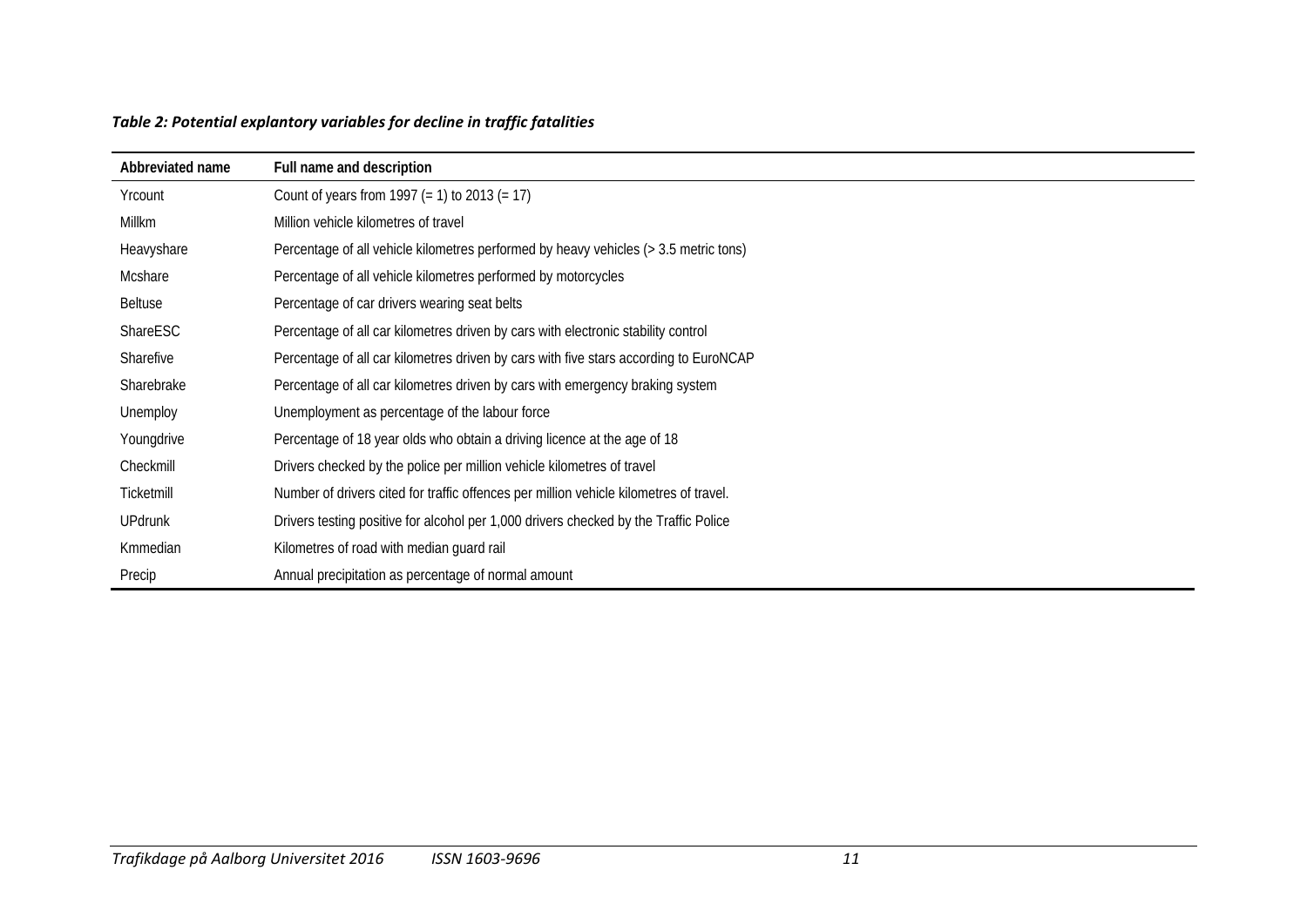#### *Table 3: Correlations between variables*

|                |          |          |            |          |          |          |           | Bivariate correlations Pearson's r |              |              |           |            |                |          |          |
|----------------|----------|----------|------------|----------|----------|----------|-----------|------------------------------------|--------------|--------------|-----------|------------|----------------|----------|----------|
|                | Yrcount  | Millkm   | Heavyshare | Mcshare  | Beltuse  | ShareESC | Sharefive | Sharebrake                         | Unemploy     | Youngdrive   | Checkmill | Ticketmill | <b>UPdrunk</b> | Kmmedian | Precip   |
| Fatals         | $-0.922$ | $-0.910$ | 0.414      | $-0.896$ | $-0.791$ | $-0.924$ | $-0.892$  | $-0.922$                           | 0.014        | 0.643        | 0.706     | $-0.561$   | $-0.683$       | $-0.915$ | $-0.154$ |
| Yrcount        | 1        | 0.995    | $-0.470$   | 0.967    | 0.882    | 0.995    | 0.950     | 0.988                              | $-0.160$     | $-0.781$     | $-0.861$  | 0.562      | 0.759          | 0.959    | 0.051    |
| Millkm         |          | 1        | $-0.493$   | 0.960    | 0.864    | 0.986    | 0.926     | 0.973                              | $-0.179$     | $-0.816$     | $-0.863$  | 0.607      | 0.724          | 0.937    | 0.055    |
| Heavyshare     |          |          |            | $-0.512$ | $-0.451$ | $-0.422$ | $-0.292$  | $-0.387$                           | $-0.015$     | 0.553        | 0.535     | $-0.173$   | $-0.316$       | $-0.290$ | 0.116    |
| McShare        |          |          |            |          | 0.857    | 0.947    | 0.886     | 0.937                              | $-0.122$     | $-0.731$     | $-0.917$  | 0.440      | 0.701          | 0.892    | 0.043    |
| <b>Beltuse</b> |          |          |            |          |          | 0.879    | 0.861     | 0.882                              | $-0.246$     | $-0.677$     | $-0.793$  | 0.377      | 0.784          | 0.857    | $-0.005$ |
| ShareESC       |          |          |            |          |          |          | 0.975     | 0.998                              | $-0.193$     | $-0.775$     | $-0.829$  | 0.557      | 0.765          | 0.979    | 0.051    |
| Sharefive      |          |          |            |          |          |          |           | 0.986                              | $-0.256$     | $-0.706$     | $-0.753$  | 0.475      | 0.785          | 0.993    | 0.055    |
| Sharebrake     |          |          |            |          |          |          |           | $\mathbf{1}$                       | $-0.192$     | $-0.743$     | $-0.814$  | 0.526      | 0.788          | 0.990    | 0.050    |
| Unemploy       |          |          |            |          |          |          |           |                                    | $\mathbf{1}$ | 0.542        | 0.216     | $-0.101$   | $-0.100$       | $-0.202$ | $-0.083$ |
| Youngdrive     |          |          |            |          |          |          |           |                                    |              | $\mathbf{1}$ | 0.715     | $-0.675$   | $-0.419$       | $-0.684$ | $-0.014$ |
| Checkmill      |          |          |            |          |          |          |           |                                    |              |              |           | $-0.320$   | $-0.689$       | 0.509    | 0.170    |
| Ticketmill     |          |          |            |          |          |          |           |                                    |              |              |           |            | 0.266          | 0.509    | 0.170    |
| <b>UPdrunk</b> |          |          |            |          |          |          |           |                                    |              |              |           |            | 1              | 0.808    | 0.087    |
| Kmmedian       |          |          |            |          |          |          |           |                                    |              |              |           |            |                | 1        | 0.104    |
| Precip         |          |          |            |          |          |          |           |                                    |              |              |           |            |                |          |          |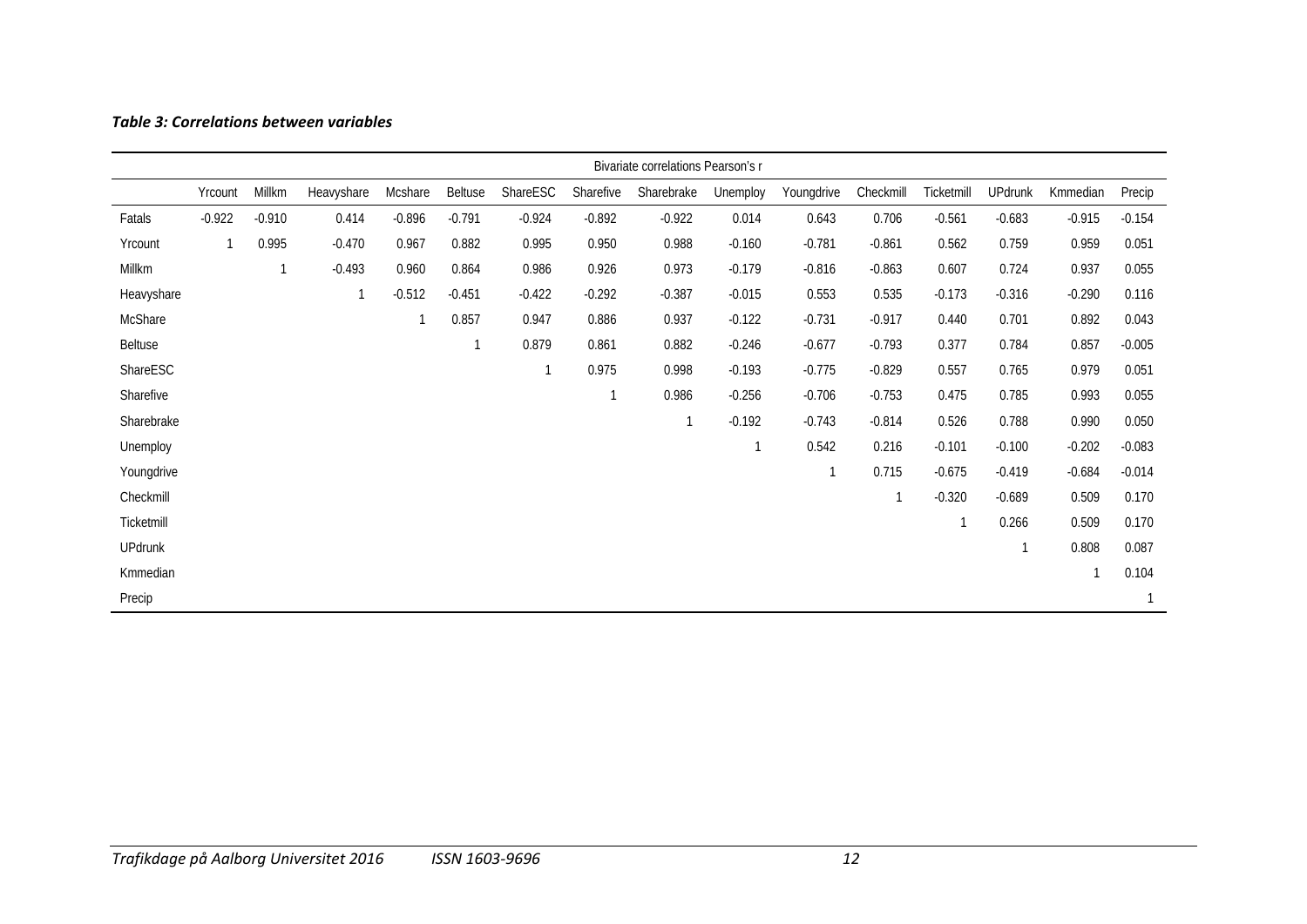#### *Table 4: Estimated models – coefficients, standard errors and P-values*

|                                                 |          | Panel A: Model 1 |         |          | Panel B: Model 2 |         |
|-------------------------------------------------|----------|------------------|---------|----------|------------------|---------|
| Variables and terms                             | Estimate | Standard error   | P-value | Estimate | Standard error   | P-value |
| Constant term                                   | 4.795    | 0.529            | 0.000   | 8.255    | 0.735            | 0.000   |
| Share of heavy vehicles                         | $-0.192$ | 0.075            | 0.010   | 0.230    | 0.095            | 0.016   |
| Unemployment                                    | $-0.246$ | 0.058            | 0.000   | 0.155    | 0.079            | 0.051   |
| Young drivers at 18                             | 0.056    | 0.013            | 0.000   | $-0.066$ | 0.022            | 0.002   |
| Drivers cited per million vehicle km            | 0.060    | 0.043            | 0.163   | $-0.113$ | 0.045            | 0.011   |
| Drivers testing positive for alcohol            | $-0.560$ | 0.107            | 0.000   | 0.361    | 0.181            | 0.046   |
| Precipitation as percent of normal              | $-0.003$ | 0.002            | 0.067   |          |                  |         |
| Share of cars with electronic stability control |          |                  |         | $-0.017$ | 0.003            | 0.000   |
| Over-dispersion parameter                       | 0.001    |                  |         | 0.000    |                  |         |
| Percent of systematic variation explained       | 83.1     |                  |         | 99.2     |                  |         |

#### *Table 5: Assessing models in terms of criteria of model quality*

| Criteria for evaluating model quality               | Assessment for model 1                                          | Assessment for model 2                                           |  |  |  |
|-----------------------------------------------------|-----------------------------------------------------------------|------------------------------------------------------------------|--|--|--|
| Unbiased model prediction                           | 4293 fatalities predicted, 4295 recorded: model is unbiased     | 4296 fatalities predicted, 4295 recorded: model is unbiased      |  |  |  |
| Direction of annual changes correctly modelled      | 10 correct, 6 incorrect: model not satisfactory                 | 11 correct, 5 incorrect: model not satisfactory                  |  |  |  |
| Statistical significance of regression coefficients | 5 of 7 significant at $P = 0.05$ : quite satisfactory           | 6 of 7 significant at $P = 0.05$ : satisfactory                  |  |  |  |
| Share of systematic variation explained by model    | 83.1 % explained: model can probably be improved                | 99.2 % explained: nearly all systematic variation explained      |  |  |  |
| Normality of standardised residuals                 | Chi-square test shows significant deviation from normality      | Chi-square test indicates no deviation from normality            |  |  |  |
| Homoscedasticity of residual terms                  | Difference in slopes 0.016; standard error 0.011: homoscedastic | Difference in slopes 0.005; standard error 0.006: homoscedastic  |  |  |  |
| Autocorrelation of residual terms                   | No significant autocorrelation for lags 1 through 15            | Significant autocorrelation for lag 1, not for lags 2 through 15 |  |  |  |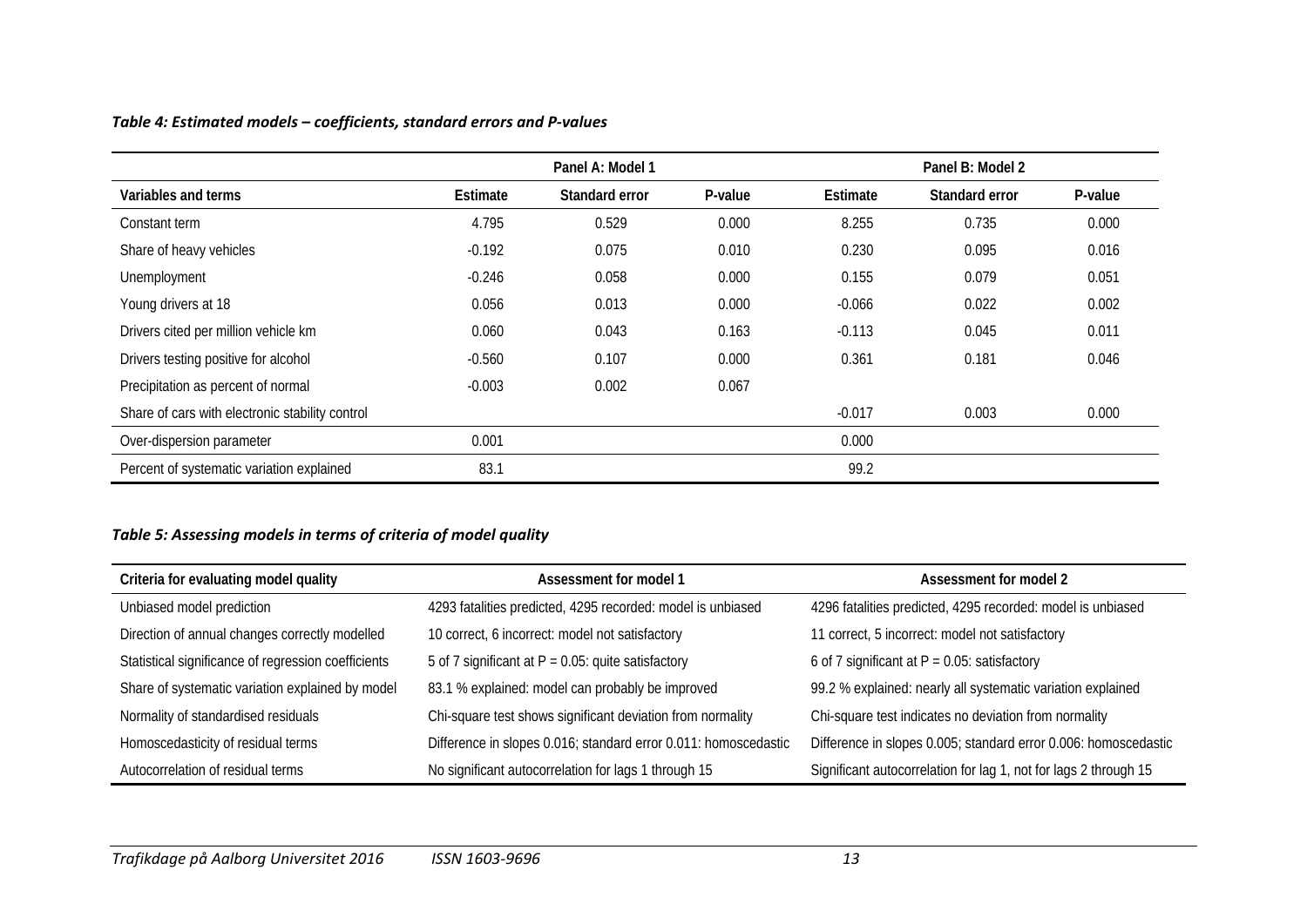- 1. The model should make unbiased prediction, i.e. it should not predict too many or too few fatalities.
- 2. The model should track annual changes in fatalities, i.e. predict a decline when there was one and predict an increase when there was one.
- 3. Estimated regression coefficients should be precise and preferably statistically significant; large standard error may indicate co-linearity.
- 4. The model should explain as much as possible of the systematic variation in the number of fatalities, but not be over-fitted, i.e. explain part of the random variation in the number of fatalities in addition to the systematic.
- 5. The standardised residual terms should have a normal distribution.
- 6. The standardised residual terms should be homoscedastic.
- 7. The residual terms should not be autocorrelated.

Table 5 assesses the model in terms of these criteria. Although unbiased, the model does not track annual changes in the number of fatalities very well. Figure 5 shows the recorded number of fatalities and model estimates year-by-year.



*Figure 5: Traffic fatalities in Norway 1997-2013 and model to explain annual changes*

The model is consistent with the direction of annual changes in 10 cases, inconsistent in 6 cases. The estimated regression coefficients are quite precise; 5 of 7 are statistically significant the 5 % level, a sixth coefficient is statistically significant at the 10 % level. If large standard errors indicate co-linearity, these results are reassuring. The model explains 83 % of the systematic variation in the number of fatalities; in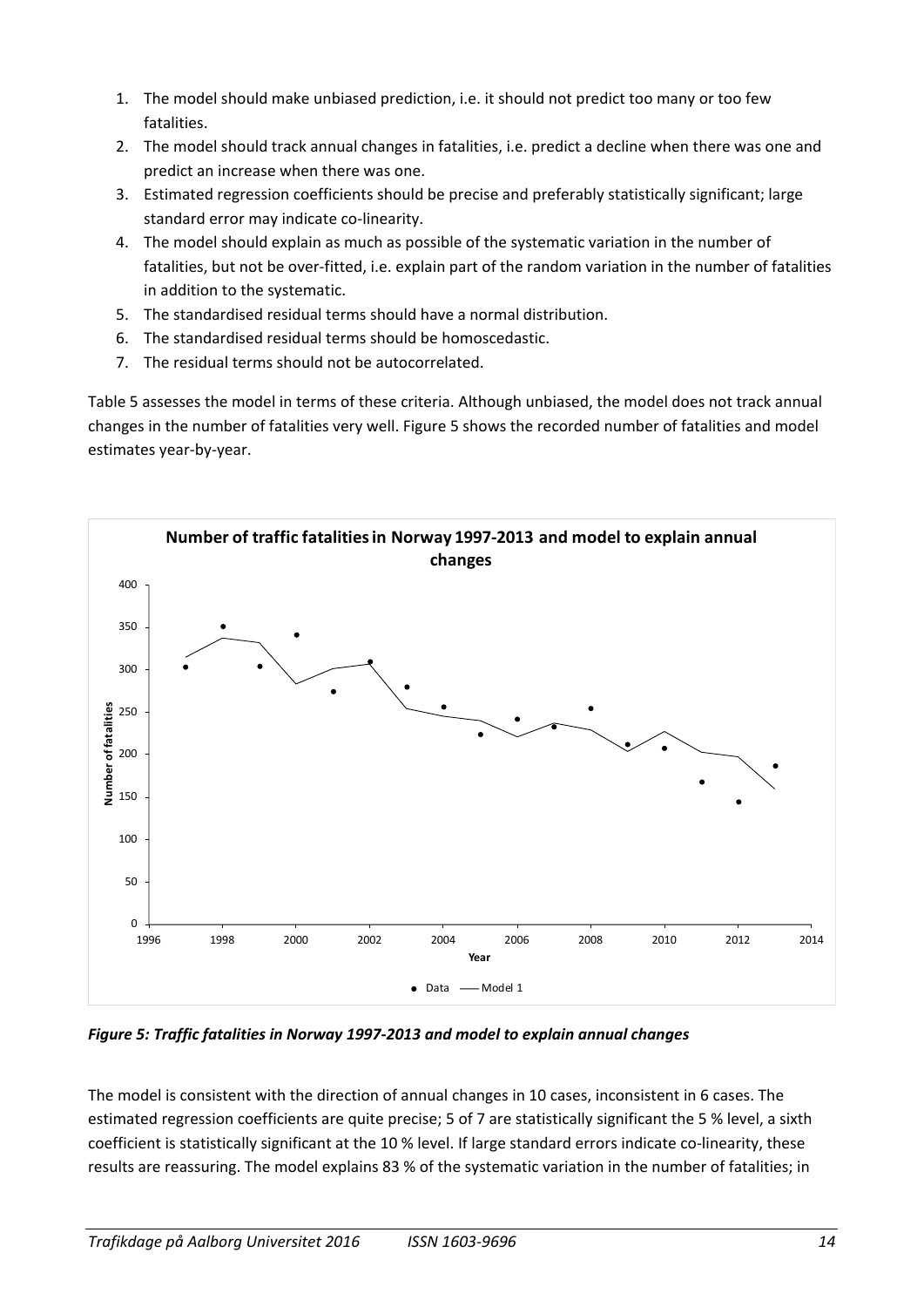principle it ought to be possible to improve this. The standardised residuals are not normally distributed. They are, however, homoscedastic. A simple test of homoscedasticity, suitable for graphical representation, was used to determine this. The logic of the test can be explained by reference to Figure 6.



*Figure 6: Testing heteroscedasticity of residual terms*

Positive residuals are shown in the upper half of the Figure, negative residuals in the lower half. Trend lines have been fitted to the residuals. Ideally speaking, if residuals are perfectly homoscedastic, these lines should be horizontal. In Figure 5, both lines have a slope, but in opposite directions. This indicates heteroscedasticity. The slope coefficients have standard errors (not shown in Figure 5); these were applied to test whether the difference in slopes was statistically significant. For Figure 5, the difference in slopes was 0.0162 (0.0125 – (-0.0037)). The standard error of this difference was 0.0109, which suggests that there was no significant difference between the slopes and therefore no significant heteroscedasticity. Finally, as far as autocorrelation of the residuals is concerned, no significant autocorrelation was found.

On the whole, therefore, the model is, if not perfect, at least satisfactory. It gives unbiased predictions; most of the coefficients are statistically significant; the residuals are homoscedastic and have no significant autocorrelation. On the other hand, one would like a good model to contain variables that are believed to be important in influencing the number of fatalities, not just variables that are comparatively uncorrelated. Developing regression models in road safety is very much a process of trial and error (Hauer 2015), a fact one should never try to disguise. Road safety is such a complex phenomenon, that one cannot hope to develop good explanatory models without relying on extensive exploratory analysis.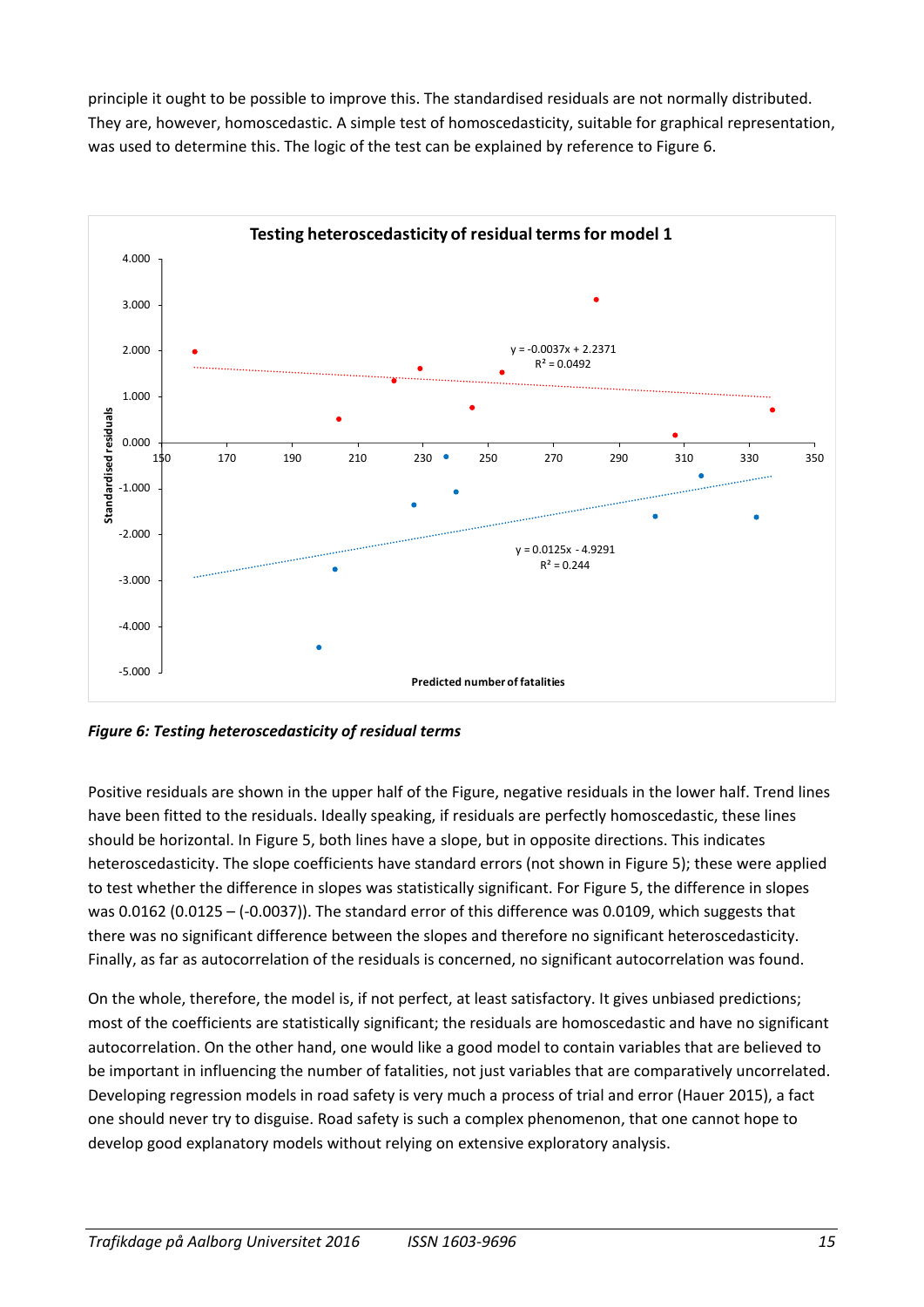To see if a better model could be developed, variables were therefore added to model 1 one-by-one until the model became over-fitted. The precipitation variable was mostly not significant and was therefore dropped. Model 2, also presented in Table 4, explained 99.2 % of the systematic variation in the number of traffic fatalities in Norway between 1997 and 2013. The only difference between models 1 and 2, is that in model 2 the precipitation variable has been replaced by a variable showing the share of cars having electronic stability control. Model 2 is better than model 1 according to nearly all the criteria of model quality; the only one where it scores marginally worse than model 1 is autocorrelation of residual terms.

Does this mean that model 2 should be trusted and model 1 rejected? For the variables the two models have in common, all coefficients in model 2 have the opposite sign of model 1. Thus, while one model tells us that a higher share of heavy vehicles in traffic increases the number of fatalities, the other model tells us exactly the opposite. In short, the models have not been able to estimate the true effect of the independent variables on the number of fatalities. Merely by replacing one independent variable by another, all coefficients for the variables common to both models changed sign.

No substantive interpretation of the models is possible. The regression coefficients, although precise, make no sense. If each model is considered in isolation, it may well be accepted since it to a large extent satisfies formal criteria of model quality. But if one were to apply the regression coefficients to estimate the partial effects of each variable, the results would be diametrically opposite for models 1 and 2 and impossible to interpret.

### **8 A discussion of alternative modelling strategies**

Trying to estimate a model containing six variables when there are only 17 observations might seem hopeless. There are not enough degrees of freedom left to reliably estimate regression coefficients. Clearly, this could explain why the coefficients for the five variables that were common to the two models changed sign when the sixth variable was replaced. Nevertheless, as noted before, very many variables influence the number of traffic fatalities and there is a desire to know about the effects of as many variables as possible. The simple exercise reported above thus reflects the nature of the problem facing analysts.

What are the main strategies for developing explanatory models when there are very many potentially explanatory variables? There are two main options. The first is to increase the number of observations by extending the analysis from a single country to many countries. Page (2001) created data set for 21 countries for 1980-1994, generating a total of 21 x 15 = 315 observations. Such a data set is referred to as a panel data set and contains both variation between countries (cross-sectional variation) and over time. He estimated a model including seven independent variables, noting that many potentially important variables were not included. It is clear that the model had very large residual terms; for some countries the modelestimated number of traffic fatalities was less than half the actual number. Moreover, the model did not describe the decline in traffic fatalities from 1980 to 1994 very well. A majority of the residuals were negative for 1980-82, meaning that the model underestimated the number of fatalities. For 1992-94, nearly all residuals were positive, meaning that the model overestimated the number of fatalities. Thus, the model estimated a much smaller reduction in the number of traffic fatalities than actually took place. In general, limited data are available at an international level, which means that any model developed for many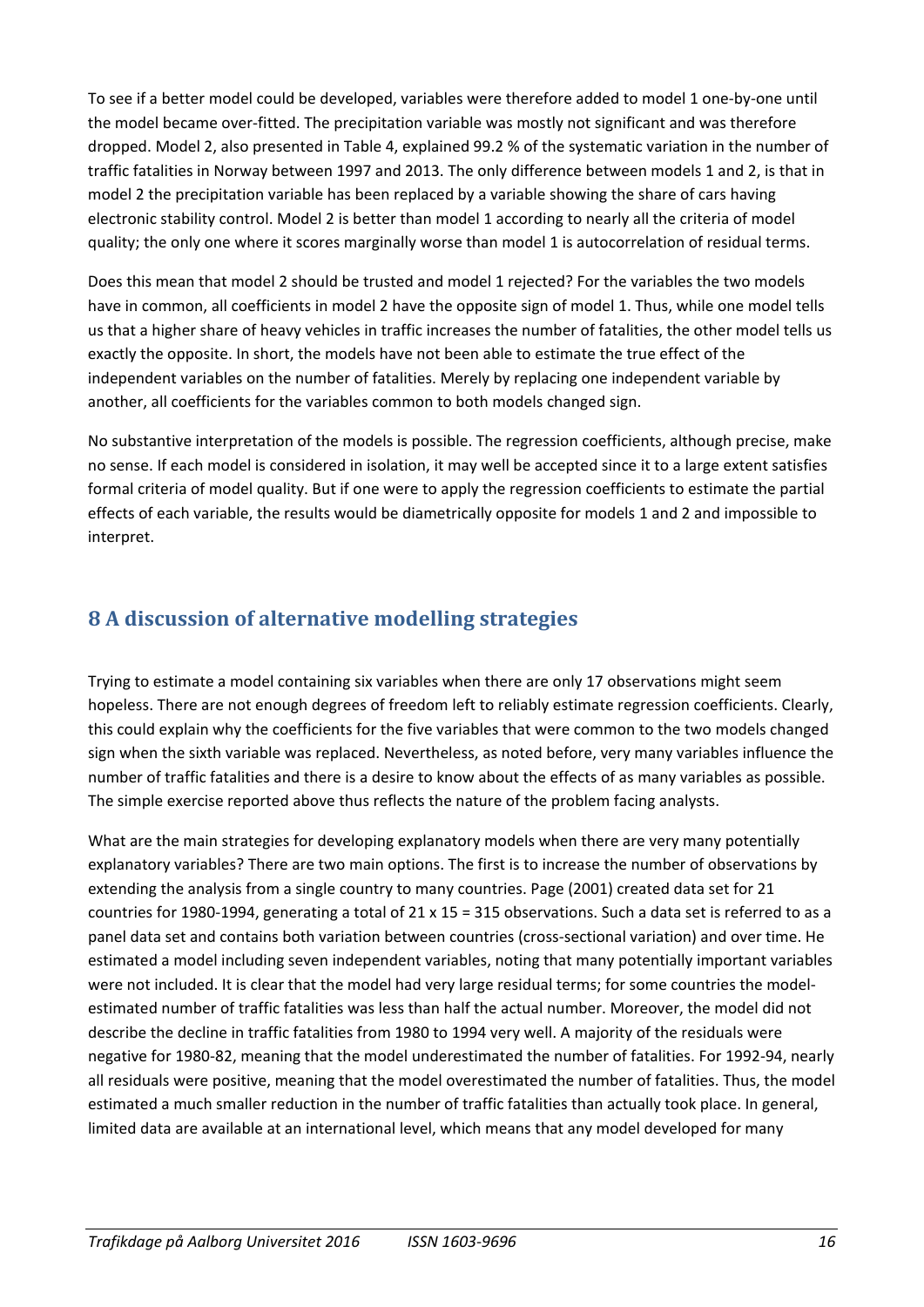countries will omit many important variables and is likely to contain omitted variable bias of an unknown magnitude.

A second option is to create subgroups of traffic fatalities and identify the factors most likely to influence each group (Stipdonk and Berends 2008). A paper by Stipdonk and Berends illustrates this approach. They show, for example, that the fatality risk for car drivers, motorcyclists and truck drivers was almost constant between 1950 and 1970, whereas the overall fatality risk for all groups of road users combined declined during this period. Pedestrian risk was found to decline more rapidly than for other groups of road users. Using a specific group of fatalities as dependent variable ought to make more precise analyses possible. One would, for example, expect increased seat belt wearing to contribute to a decline in car occupant fatalities, but not influence pedestrian or cyclist fatalities. Thus, identifying groups of fatalities permits using the casualty subset test described by Fridstrøm (2015).

A drawback of studying groups of fatalities is that the number of fatalities in some groups may become so low that random variation makes a major contribution to annual changes. In Norway, for example, the mean annual number of fatalities involving moped or motorcycle riders from 2009 to 2014 was 23, fluctuating between 29 and 17.

## **9 General discussion**

Why have many highly motorised countries been able to reduce the number of traffic fatalities in the past 45-50 years by around 80 percent? Are there any lessons to learn here for countries that are fast motorising and experiencing an increase in the number of fatalities? These important questions are very difficult to answer.

The principal difficulty is that very many factors influence the number of traffic fatalities. The number of variables whose effects one would like to determine exceeds the number of years during which there has been a tendency for the number of fatalities to decline. Moreover, many of these variables are almost perfectly correlated with time. In any model that includes a trend term, the effects of these variables cannot be estimated and ends up in the trend term. Omitting variables is not a good solution. It may seem to reduce problems related to co-linearity, but is likely to introduce omitted variable bias, which means that the effects estimated for the variables that are included in a model will be biased and partly reflect one or more omitted variables. The sheer number of relevant variables makes it difficult to believe that this problem can be avoided.

Can a few explanatory variables be selected from the many that are relevant? Is it possible to identify the variables that may have been most important in explaining the decline in the number of fatalities? There hardly seems to be any well-developed theoretical or empirical foundations for making such a selection. Seat belts, for example might be a candidate; it can reasonably be argued that it has saved more lives than most other road safety measures. Yet, when seat belt use was included in a parsimonious model for Norway, including just seat belt wearing, traffic tickets per million vehicle kilometres and unemployment, the seat belt variable was found to contribute to reducing both car occupant fatalities, pedestrian and cyclist fatalities and moped and motorcycle fatalities. This makes little sense, but it is easy to see why one gets this result. Over time seat belt wearing has increased, while traffic fatalities have gone down in all the three groups (car occupants, pedestrians and cyclists and moped and motorcycle riders). Hence, the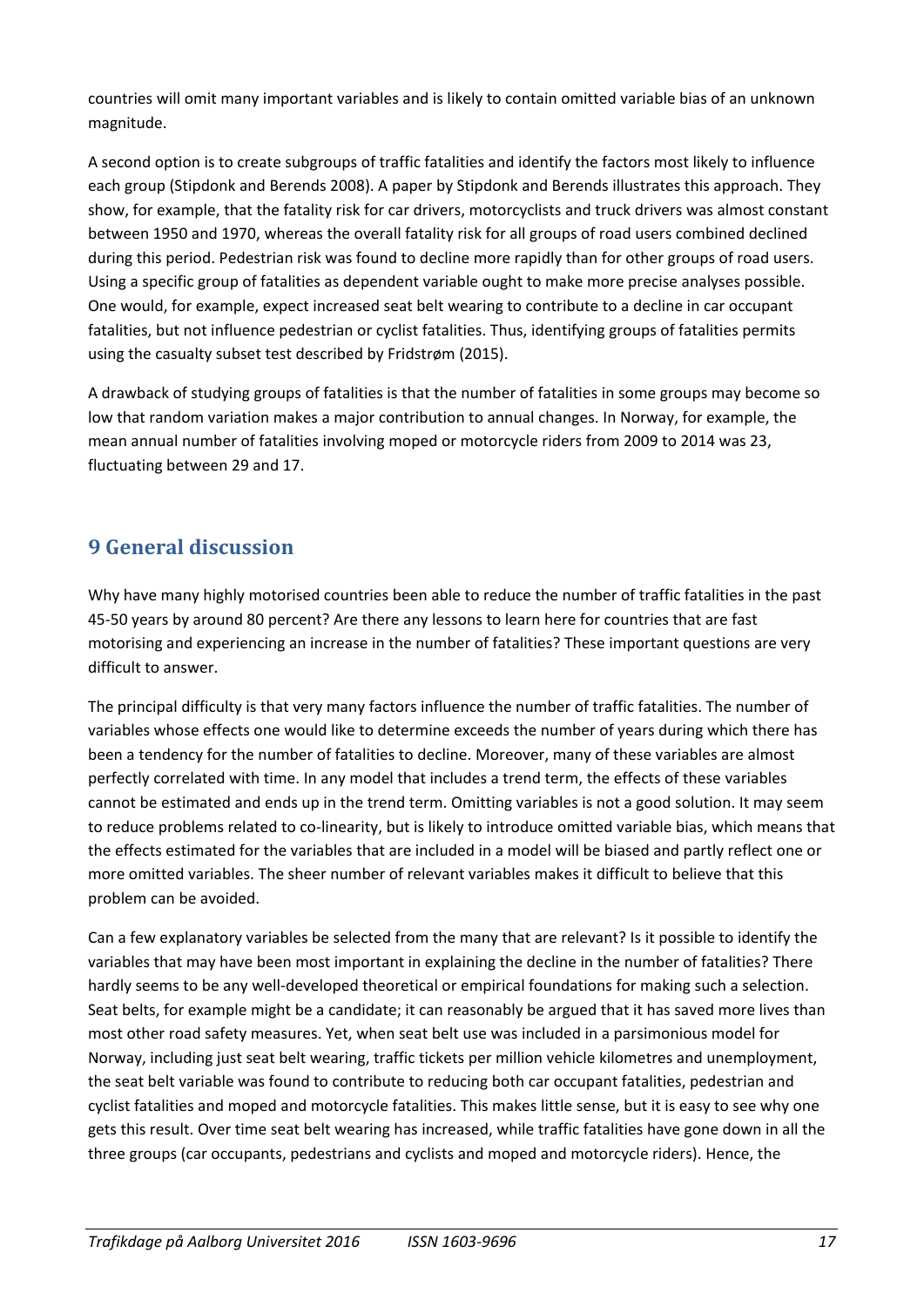variables happen to be negatively correlated. A negative regression coefficient is estimated. It makes some sense for car occupants, but hardly for the other two groups.

It is likely that very many variables happen to be correlated this way. This may generate lots of non-sensical regression coefficients in multivariate models designed to explain the decline in traffic fatalities. It does not help to assess the goodness of the models according to the usual formal criteria. The models may fit the data extremely well, and have well-behaved residual terms, yet make no sense from a substantive point of view.

### **10 Conclusions**

The main conclusion of the study presented in this paper can be summarised as follows:

- 1. Very many variables influence the number of traffic fatalities. It is impossible to include all of them in a multivariate model designed to explain the decline in the number of traffic fatalities in many highly motorised countries.
- 2. The variables influencing the number of traffic fatalities tend to be highly correlated among themselves and with time. This makes it almost impossible to reliably estimate the effect of each variable.
- 3. No firm guidelines exist for selecting a limited number of variables for inclusion in an analysis. Including only a few variables is highly likely to lead to omitted variable bias.
- 4. Models that appear to be good according to formal criteria like goodness-of-fit and characteristics of the residual terms may contain non-sensical regression coefficients.

### **References**

- Allsop, R. E., Sze, N. N., Wong, S. C. 2011. An update on the association between setting quantified road safety targets and road fatality reduction. Accident Analysis and Prevention, 43, 1279-1283.
- Christophersen, A. S., Mørland, J., Stewart, K., Gjerde, H. 2016. International trends in alcohol and drug use among motor vehicle drivers. Forensic Science Review, 28, 37-66.
- Elvik, R. 2005. Has progress in improving road safety come to a stop? Report 792. Oslo, Institute of Transport Economics.
- Elvik, R. 2009. The Power Model of the relationship between speed and road safety. Update and new estimates. Report 1034. Oslo, Institute of Transport Economics.
- Elvik, R. 2012. Speed limits, enforcement, and public health consequences. Annual Review of Public Health, 33, 225-238.
- Elvik, R. 2013. A re-parameterisation of the Power Model of the relationship between the speed of traffic and the number of accidents and accident victims. Accident Analysis and Prevention, 50, 854-860.
- Elvik, R. 2015A. Chapter 3 (43-142) in: Why does road safety improve when economic times are hard? Paris, International Traffic Safety Data and Analysis Group (IRTAD – a branch of OECD).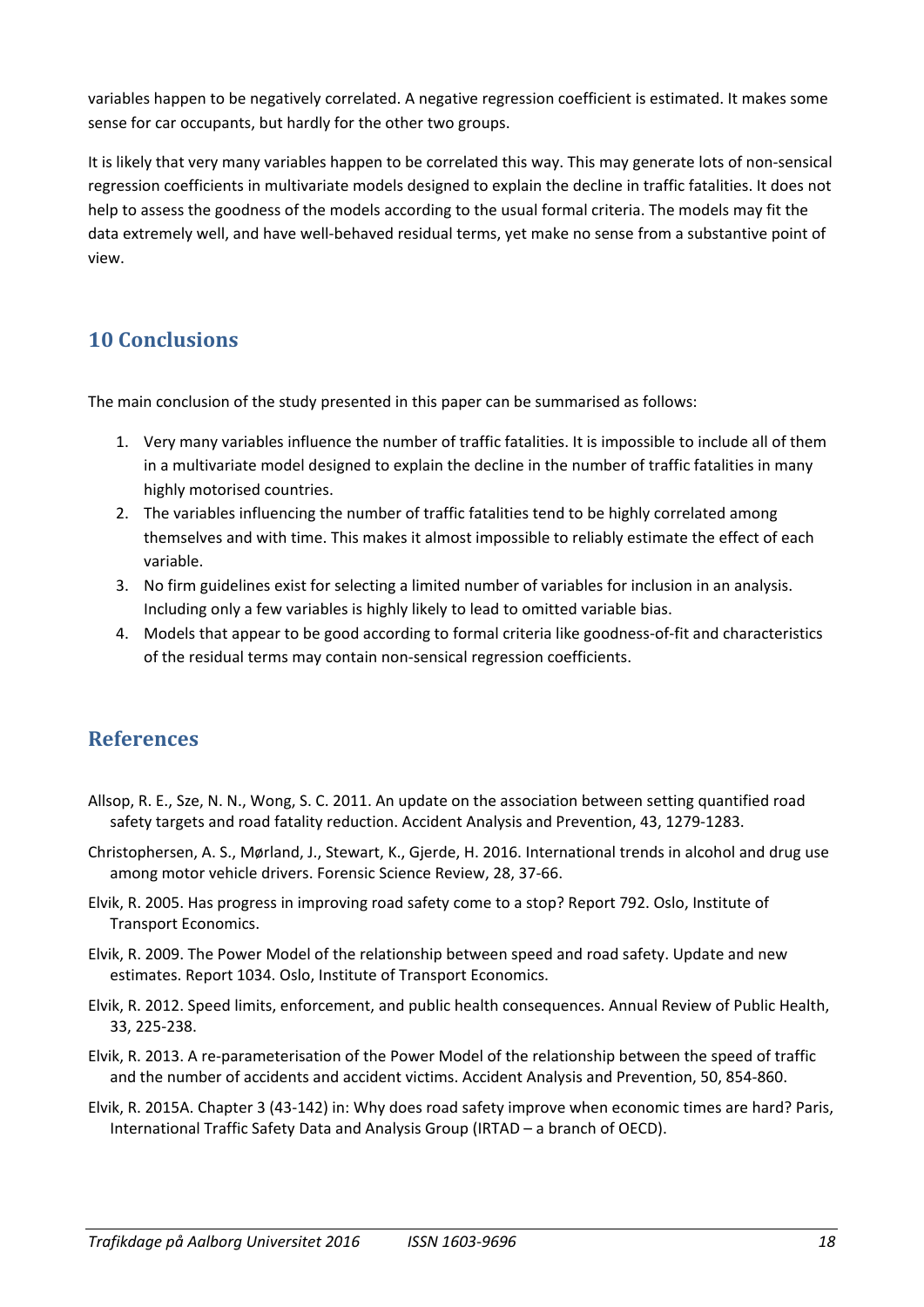- Elvik, R. 2015B. Can electronic stability control replace studded tyres? Accident Analysis and Prevention, 85, 170-176.
- Elvik, R. 2016A. Does the influence of risk factors on accident occurrence change over time? Accident Analysis and Prevention, 91, 91-102.
- Elvik, R. 2016B. Association between increase in fixed penalties and road safety outcomes: A meta-analysis. Accident Analysis and Prevention, 92, 202-210.
- Fridstrøm, L. 1999. Econometric models of road use, accidents, and road investment decisions. Volume II. Report 457. Oslo, Institute of Transport Economics.
- Fridstrøm, L. 2015. Disaggregate accident frequency and risk modelling. A rough guide. Report 1403. Oslo, Institute of Transport Economics.
- Fridstrøm, L., Ifver, J., Ingebrigtsen, S., Kulmala, R., Krogsgård Thomsen, L. 1995. Measuring the contribution of randomness, exposure, weather, and daylight to the variation in road accident counts. Accident Analysis and Prevention, 27, 1-20.
- Gjerde, H., Normann, P. T., Christophersen, A. S., Samuelsen, S. O., Mørland, J. 2011. Alcohol, psychoactive drugs and fatal road traffic accidents in Norway: a case-control study. Accident Analysis and Prevention, 43, 1197-1203.
- Gjerde, H., Christophersen, A. S., Normann, P. T., Mørland, J. 2013. Associations between substance use among car and van drivers in Norway and fatal injury in road traffic accidents: A case-control study. Transportation Research Part F, 17, 134-144.
- Hauer, E. 2015. The art of regression modelling in road safety. New York, Springer.
- Høye, A. 2011. The effects of Electronic Stability Control (ESC) on crashes an update. Accident Analysis and Prevention, 43, 1148-1159.
- Høye, A. 2014. Utvikling av ulykkesmodeller for ulykker på riks- og fylkesvegnettet i Norge. Rapport 1323. Oslo, Transportøkonomisk institutt.
- Høye, A. (2015A). Safety effects of section control An empirical Bayes evaluation. Accident Analysis and Prevention, 74, 169-178.
- Høye, A. (2015B). Safety effects of fixed speed cameras An empirical Bayes evaluation. Accident Analysis and Prevention, 82, 263-269.
- Høye, A. 2016. How would increasing seat belt use affect the number of killed or seriously injured light vehicle occupants? Accident Analysis and Prevention, 88, 175-186.
- Høye, A., Elvik, R., Vaa. T., Sørensen, M. W. J. 2015. The Handbook of Road Safety Measures. Web edition (in Norwegian). Oslo, Institute of Transport Economics.
- Kopits, E., Cropper, M. 2005. Traffic fatalities and economic growth. Accident Analysis and Prevention, 37, 169-178.
- Langeland, P. A., Phillips, R. O. 2016. Tunge kjøretøy og trafikkulykker. Norge sammenlignet med andre land I Europa. Rapport 1494. Oslo, Transportøkonomisk institutt.
- Muskaug, R. 1980. Ulykker og andre data for 16 boligområder i Oslo. Arbeidsdokument av 15.7.1980, prosjekt 4753 risiko ved ulike reisemåter. Oslo, Transportøkonomisk institutt.
- Odberg, T. A. 1996. Erfaringer med rundkjøringer i Vestfold. Hovedoppgave i samferdselsteknikk. Trondheim, NTNU, Institutt for samferdselsteknikk.
- Page, Y. 2001. A statistical model to compare road mortality in OECD countries. Accident Analysis and Prevention, 33, 371-385.